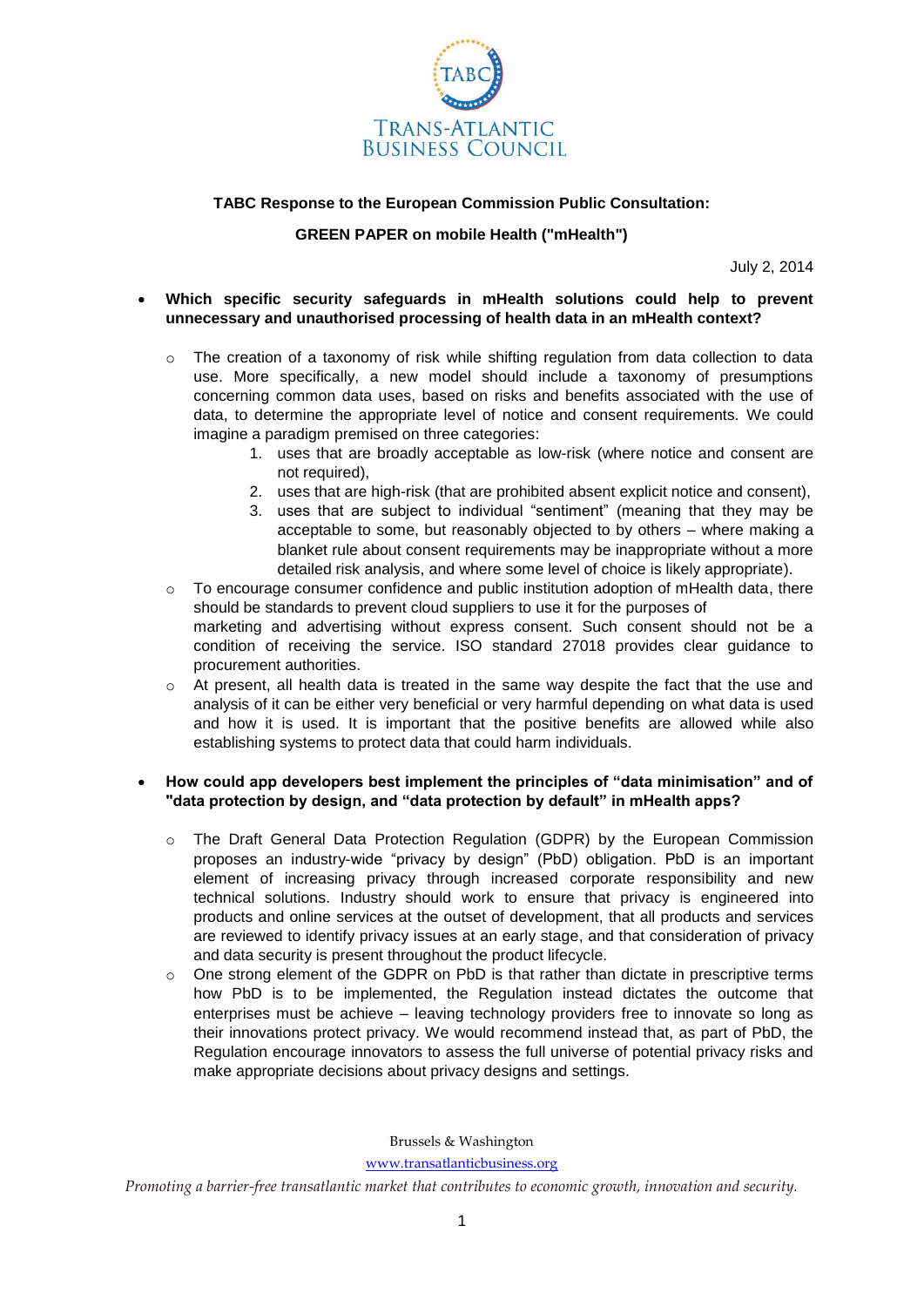# **What measures are needed to fully realise the potential of mHealth generated "Big Data" in the EU whilst complying with legal and ethical requirements?**

- $\circ$  Big data and machine learning are becoming the primary innovation paradigm. Big data refers to things one can do at a large scale that cannot be done at a smaller one, to extract new insights or create new forms of value, opening the door to new forms of understanding, in ways that change markets, science, environments challenges, organizations, the relationship between citizens and governments and more.
- $\circ$  The flow and usage, and the resulting benefit of big data in the context of mobile health will depend on the same regulatory adaptation as other big data solutions. For big data to be used, we must adapt our regulatory system.
- $\circ$  For example, one paradigm that should be evolved so that the value of big data can be unlocked is the shift the focus from the collection of data to how data is used.
- $\circ$  Evolving how we use consent is necessary in the big data world. Context of data processing must be taken into consideration so that we do not over burden users with numerous opt-in requirements

# **Are safety and performance requirements of lifestyle and wellbeing apps adequately covered by the current EU legal framework?**

 $\circ$  The GDPR introduces various measures to protect users. That said, many of these safety measures need adapting so that they are relevant and meaningful in the digital age. As stated in the question above, safety mechanisms like consent need to be evolved so that they are more meaningful and relevant in the digital age.

# **Is there a need to strengthen the enforcement of EU legislation applicable to mHealth by competent authorities and courts; if yes, why and how?**

 $\circ$  The EU Governments in collaboration with industry should adopt the strongest protection and enforcement of privacy while also taking into account the digital and big data contexts. What is needed is an adaptation of the enforcement and regulation through which the framework will be strengthened as a whole. The regulation at present does not take into account technology created after its passage and therefore, in many ways does not regulate effectively. A newer, stronger regulation must be enacted so that new technologies are allowed to flourish while personal data is protected.

# **What good practices exist to better inform end-users about the quality and safety of mHealth solutions (e.g. certification schemes)?**

- $\circ$  TABC welcomes initiatives such as voluntary mHealth app libraries and directories that can help citizens and healthcare professionals alike navigate the numerous, disparate apps available on the market. Moreover, some organisations are developing app marketplaces to allow a subset of the mHealth apps to be organised and made available to citizens and healthcare professionals, thereby removing some of the uncertainty and friction associated with the huge number of apps available.
- **Which policy action should be taken, if any, to ensure/verify the efficacy of mHealth solutions?** 
	- $\circ$  We encourage before foreseeing any form of new policy action that the European Commission consider the existing legal frameworks that are in place or under review.

Brussels & Washington

[www.transatlanticbusiness.org](http://www.transatlanticbusiness.org/)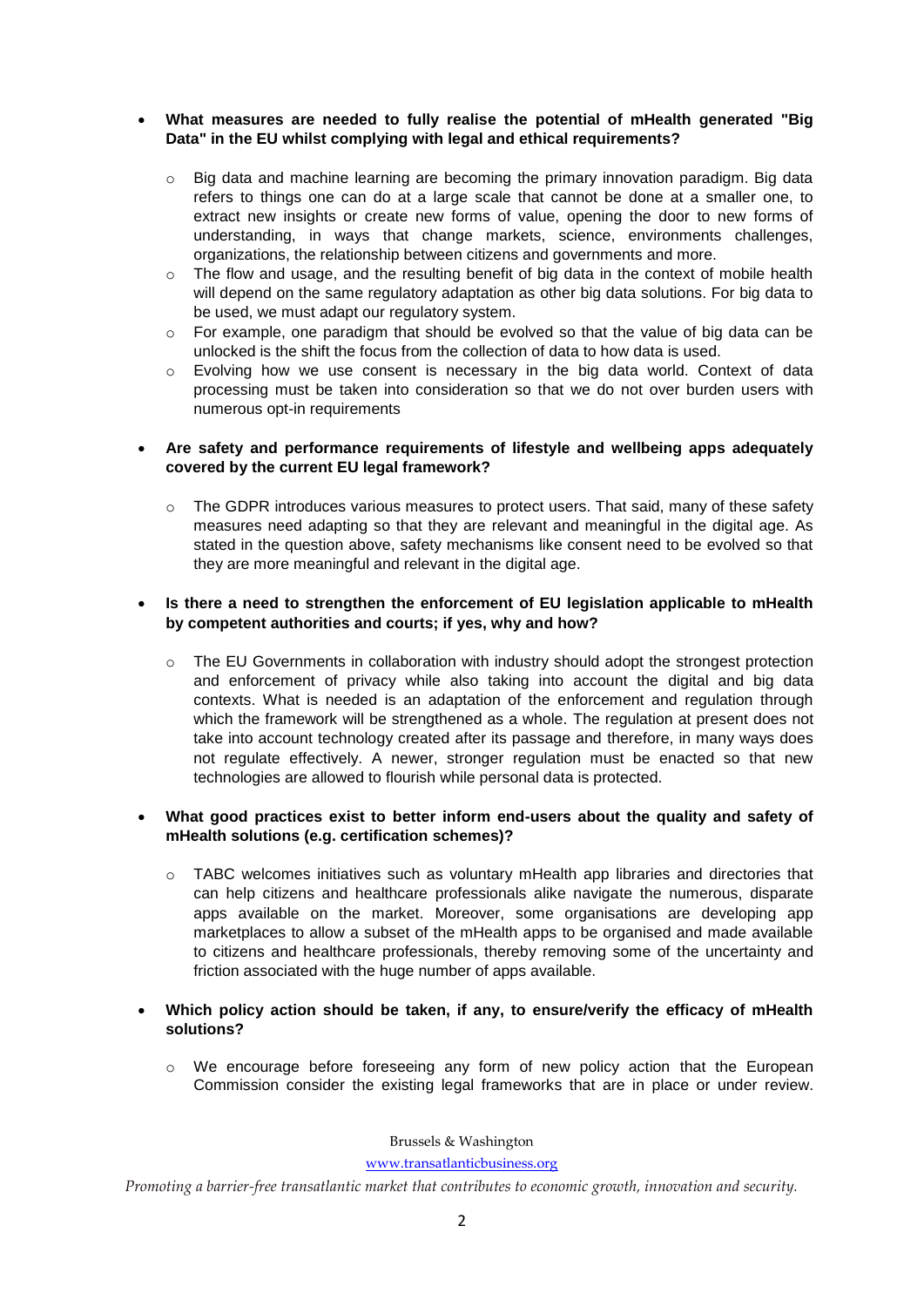There is a risk of policy hindering the expected innovation from the APP economy as governments are looking to draw the line between medical apps and lifestyle apps, for example, which is an ongoing discussion in the context of the revision of the medical devices Directives.

- $\circ$  Another issue might be the difference between Member States as regards the implementation of this legal framework. As we are talking here about Directives, which have to be transposed into national law, there might be more or less strict approaches depending on the Member State. Another issue is the ability to enforce these rules and make controls at national level – do we need more legislation or do we need the current framework to be better enforced?
- o We encourage the ISO 27018 standard to be considered into the public procurement process for any use of cloud mHealth solutions. This will better drive adoption and usage if such safeguards against commercial data mining of personal data for marketing purposes is in place.

### **Legal framework: at the same time as the Green Paper, the Commission published a staff working document which describes the current legal framework applying to lifestyle and wellbeing applications:**

- o Medical Devices Directives: currently being revised but only applying to medical applications, not to wellbeing and lifestyle applications.
- o General Products Safety Directive and the Directive on liability for defective products: as they are meant to apply to manufactured goods, are they applicable to applications that are not covered by the medical devices Directives?
- o Data Protection Directive and ePrivacy Directive: providing the requirements for collecting and processing health data. In addition, Article 29 Working Party "Opinion 02/2013 on apps on smart devices" clarifies the liability of each actor in the in the development and distribution of apps.
- $\circ$  Consumer Rights Directive: while medical apps are excluded from its scope as healthcare products, lifestyle and wellbeing apps are subject to the provisions applying to distance selling.
- o Directive on Unfair Commercial Practices: protect consumers from misleading advertising.
- o eCommerce Directive: provisions applying to app stores, on which information to provide to consumers prior to purchase.

### **How to ensure the safe use of mHealth solutions for citizens assessing their health and wellbeing?**

 $\circ$  The above response also applies to this question. There is also Member State level provisions as well as standards from standard bodies.

# **Do you have evidence on the uptake of mHealth solutions within EU's healthcare systems?**

o As correctly stated in the Green Paper, mHealth uptake still remains limited in Europe. Although technology exists today that can enable service providers and manufacturers to deploy reliable and interoperable connected devices through smart wireless communication technologies and Cloud infrastructure, there is still a lack of simple business models supporting the massive adoption of mHealth services and applications. Solutions deployed so far have been tailored and developed for specific regional or local authorities, each having different requirements, for specific use cases and situations and for the remote monitoring of specific patient pathologies and treatments. This has led to the current state of numerous pilots but no mass-market adoption of mHealth due to the lack of interoperability and economies of scale.

### Brussels & Washington

#### [www.transatlanticbusiness.org](http://www.transatlanticbusiness.org/)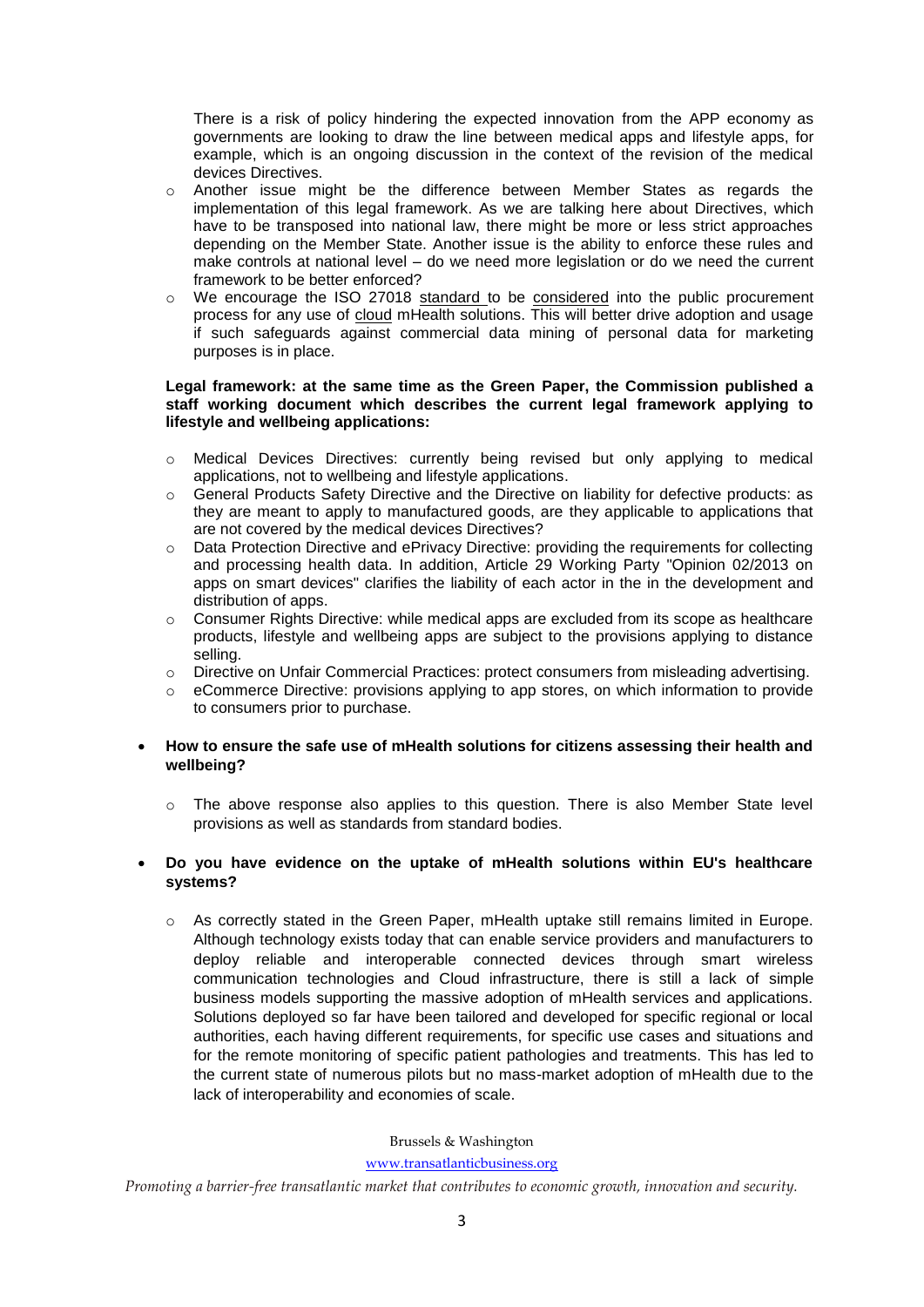- o There are some examples such as:
	- **European Medicines Verification System (EMVS)**: this system will manage the data of more than 10 billion pharmaceutical packs in the 27 countries of the European Union per year. Each individual package will carry a unique serial number in the form of 2D data matrix code. This code will then be verified at the end of the sales channel - at the delivery point such as a public pharmacy - whether it is exactly the number the pharmaceutical manufacturer had applied on this medicine.
	- A research team at the **University of Helsinki (FIN)** has utilized, in the treatment of breast cancer, the huge computing capacity of the cloud computing service to identify genes that can predict the progress of the disease. A computing task that usually requires some 15 years can now be completed in less than five days.
	- The **Bambino Gesù Pediatric Hospital (IT)** uses cloud computing to improve patient care and reduce costs. The hospital has a better collaboration which helps to improve patient care. They can set up collaboration sites and share patient charts and lab results. Doctors can receive patients' email messages at home or on the smartphone.
	- $\checkmark$  The Norwegian regional health authority Helse Vest can easily view hospital data and cuts patient wait time by over 67 percent with cloud solution.
	- $\checkmark$  In Netherlands, traveling clinicians such as doctors and nurses use the cloud to schedule, locate services, analyse and produce tools.

# **What good practices exist in the organisation of healthcare to maximise the use of mHealth for higher quality care (e.g. clinical guidelines for use of mHealth)?**

- $\circ$  Like eHealth, mHealth describes a broad set of technologies that can support a variety of health-related services along the continuum of care, from mobile access to EHRs to telehealth and telecare. For this reason, good mHealth practices will tend to be good practices in each respective service that utilises wireless technologies. For instance, the TeleSCoPE project has developed a code of practice providing a quality benchmark for healthcare professionals and patients using telehealth services.
- o Other good practices relate to the adoption of strategies to guide the effective use of mHealth apps, such as the 'innovation centres' or 'ecosystem models' that are being implemented in the US. Similarly to app marketplaces, these models provide a sandbox in which third-party applications can be tested and vetted to ensure they work effectively in care workflows.

# **Do you have evidence of the contribution that mHealth could make to constrain or curb healthcare costs in the EU?**

- o Much has been said about the lack of large-scale evidence from randomised control trials on the positive impact of services such as telehealth – which largely rely on mobile technologies – on cutting healthcare costs. The much-reported cost-effectiveness studying the context of the UK Whole Systems Demonstrator found that the cost of adding telehealth was on average 15% higher than delivering usual car. We believe these findings have suffered from fundamental flaws in the design of the trials, mostly due to the short time frame and loan ensuing lack of organisational change.
- o By contrast, consistent evidence tells us that eHealth/mHealth solutions have an overwhelmingly positive quality impact on healthcare delivery processes in that they result in fewer emergency admissions, hospitalisations and bed days per intervention as well as reduced mortality, sometimes dramatically and beyond expectations. However, due to

Brussels & Washington

[www.transatlanticbusiness.org](http://www.transatlanticbusiness.org/)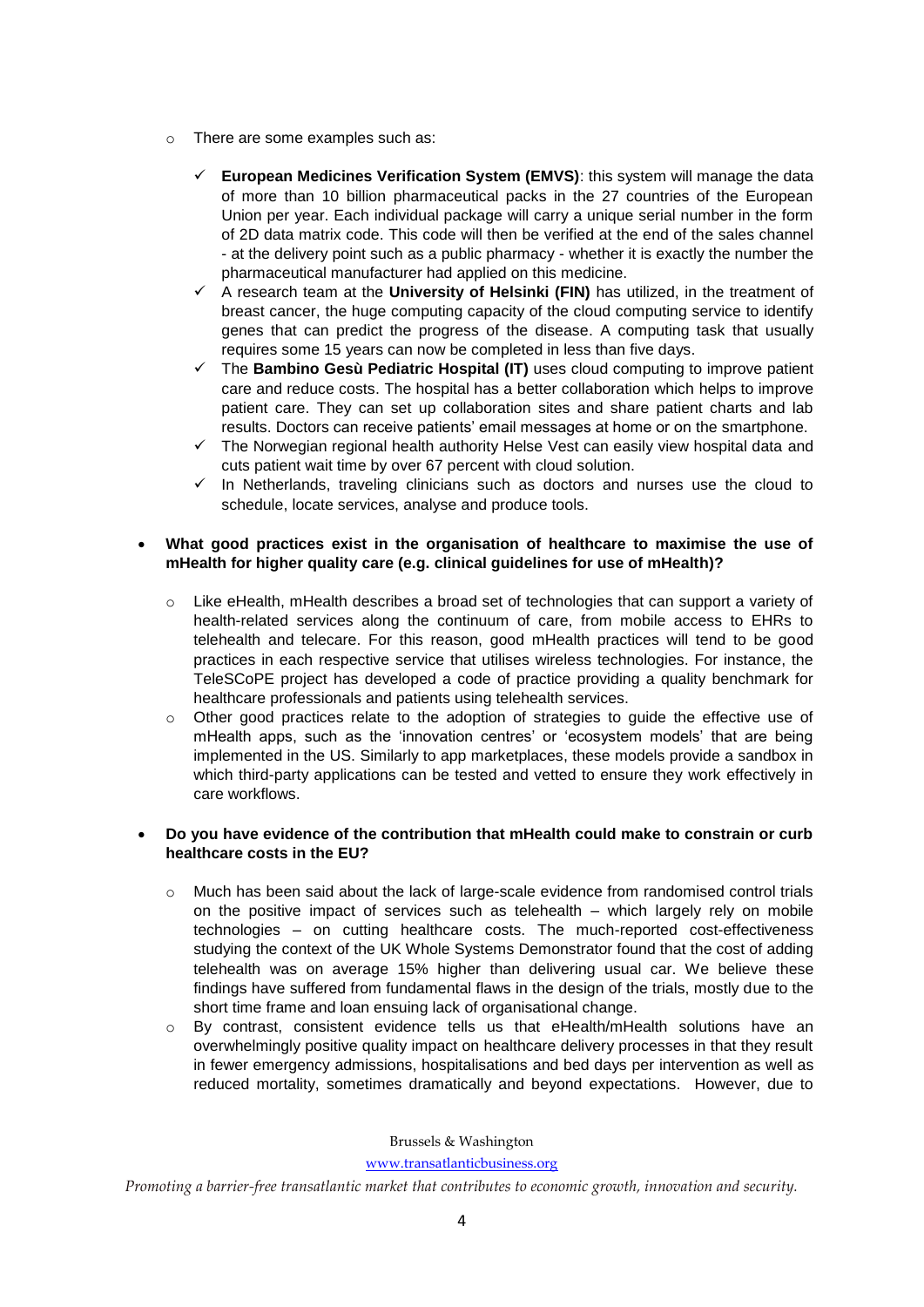'siloed budgeting' the full value of these net gains is not always evident to single actors in the healthcare chain as they only tend to manifest themselves over time, and thanks to scale economies the cost of new technologies is felt immediately by each actor making investment decisions in the short term. Moreover, benefits are distributed unevenly between healthcare providers, who bear most of the investment risk to build and maintain eHealth/mHealth systems, and citizens who reap most of the benefits with little or no investment.

 $\circ$  While we encourage public authorities to continue to study the impact of eHealth/mHealth on reducing healthcare expenditure, we believe these calculations – which mostly, if not solely, stress pure cost avoidance over the larger net benefits for society – do not show the full benefits of innovative mHealth solutions and are among the reasons causing suboptimal investments.

### **What policy action could be appropriate at EU, as well as at national, level to support equal access and accessibility to healthcare via mHealth?**

- o We welcome the Commission's efforts to stimulate the adoption of innovative eHealth/mHealth technologies and services in the Member States. We believe that the new Horizon 2020 programme goes in the right direction in trying to learn from past experience and design projects that can go beyond the current patchwork of piece-meal pilots that have failed to create interoperable and scalable products. We encourage the Commission to be even bolder to make sure European funds, including cohesion policy funds, can be used to deliver interoperable mHealth services and applications that can create large-scale access to innovative technologies for Europe's healthcare systems and citizens.
- o TABC also supports the Commission's objective, in its Connected Continent proposal, to leverage electronic communications networks and services to restore competitiveness, drive innovation and create smart, sustainable and inclusive growth. Mobile networks will play an increasingly important role in achieving these objectives as consumers shift to mobile computing platforms such as smartphones and tablets and the Internet of Things becomes a reality, creating an explosion in mobile data demand. This is particularly relevant for sectors with special societal value such as healthcare, which will not only need additional capacity – e.g. to collect a growing array of vital signs – but must also rely on high-quality, robust, resilient and secure connectivity to deliver value-added services while protecting citizens' health data.
- o Given the limitations on spectrum available for licensed mobile broadband we believe that a more rapid adoption of dynamic spectrum sharing technologies and increase in the spectrum capacity available for licence-exempt access will spur the innovation and investment needed to deliver the required connectivity – enhancing coverage and capacity. To gain the full benefits of the single market, a harmonised and coordinated approach to radio spectrum authorisation in the EU is needed, through appropriate RSPG, CEPT and ETSI activities.
- **What, if anything, do you think should be done, in addition to the proposed actions of the eHealth Action Plan 2012-2020, in order to increase interoperability of mHealth solutions?** 
	- o TABC believes that the actions contained in the eHealth Action Plan to foster the adoption of EU-wide standards remain valid, and indeed are even more critical, to increase the adoption of interoperable mHealth products and services where information can be

Brussels & Washington

[www.transatlanticbusiness.org](http://www.transatlanticbusiness.org/)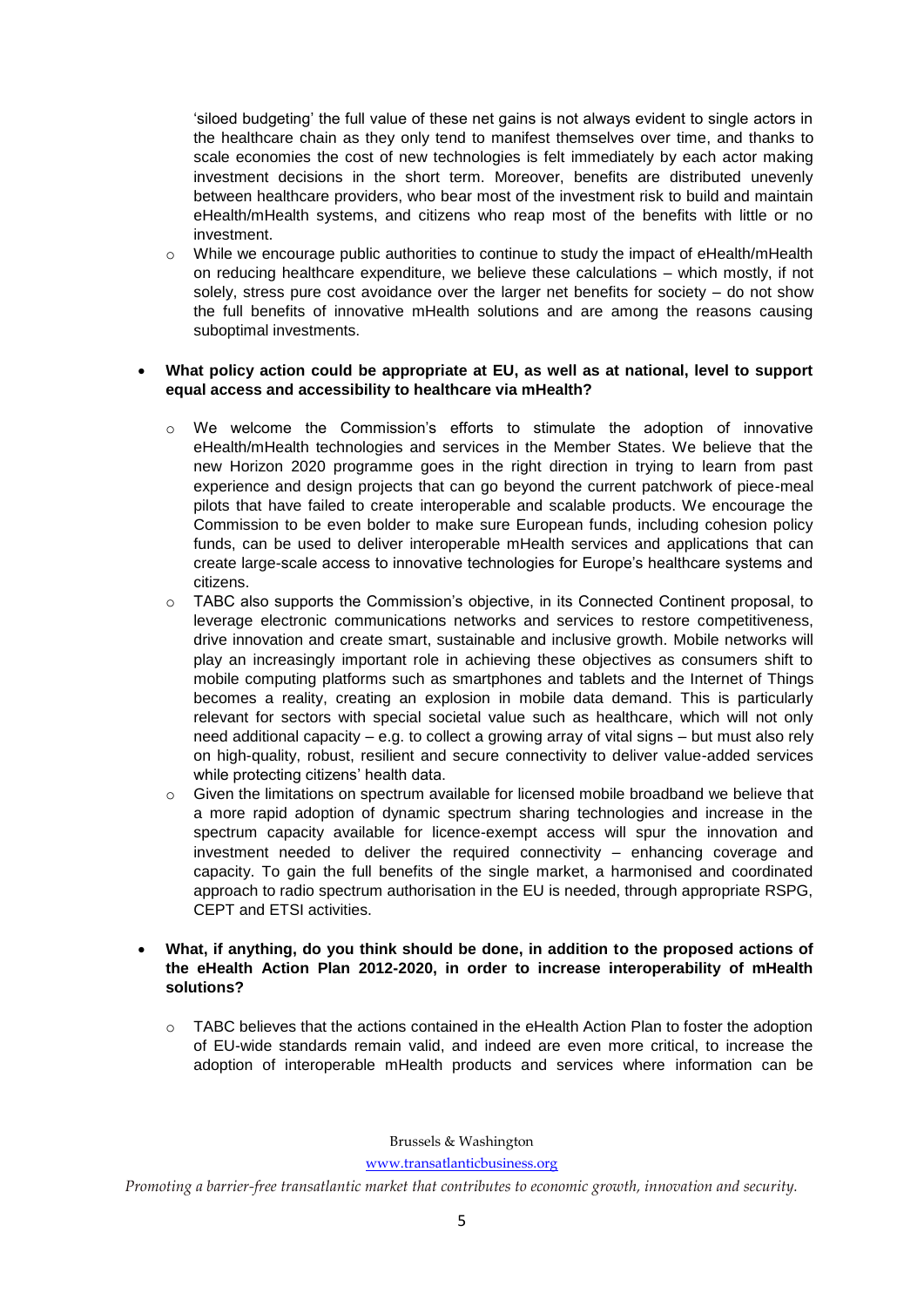pushed and pulled seamlessly and securely between systems thanks to end-to-end, plugand-play connectivity.

 $\circ$  We note that today established standards are already available and that specifications and profiles provided by organisations such as IHE and Continua can significantly expedite the testing, certification and implementation of innovative applications both inside and outside the hospital. However, these standards and profiles have been inconsistently adopted in the Member States – including in public procurement, which we believe should be one essential impact factor. We encourage the Commission to further raise awareness, and stimulate the adoption, of readily available, global standards and guidelines.

## **Do you think there is a need to work on ensuring interoperability of mHealth applications with Electronic Health Records? And if yes by whom and how?**

- $\circ$  TABC believes that the interoperability of EHRs with information collected via mHealth services – particularly on high-priority health conditions through the appropriate use of remote monitoring technologies – will be essential to improve the quality, safety and efficiency of care while seeking to improve citizens' inclusion and engagement. We believe that this 'holistic' approach to interoperability will enable healthcare systems to more easily share EHRs across providers and citizens while benefiting from the interconnected value of health IT using apps and wearable technology. In particular, we believe that the release of open or semi-open APIs will allow developers to collaborate with healthcare systems on apps that, while protecting citizens' health information, have huge potential to deliver more personalised care by harnessing device-generated data in conjunction with EHRs.
- $\circ$  There are several standards in use today that are driving mHealth mobile phone apps, cloud communications, EHR-based data sharing, server communication in large institutional healthcare providers, and much more.
	- **ASTM Continuity of Care Record (CCR) standard**: the (CCR) is a core data set of the most relevant administrative, demographic, and clinical information facts about a patient's healthcare, covering one or more healthcare encounters. It provides a means for one healthcare practitioner, system, or setting to aggregate all of the pertinent data about a patient and forward it to another practitioner, system, or setting to support the continuity of care. The primary use case for the CCR is to provide a snapshot in time containing the pertinent clinical, demographic, and administrative data for a specific patient. To ensure interchangeability of electronic CCRs, this specification specifies XML coding that is required when the CCR is created in a structured electronic format. Conditions of security and privacy for a CCR instance must be established in a way that allows only properly authenticated and authorized access to the CCR document instance or its elements. The CCR consists of three core components: the CCR Header, the CCR Body, and the CCR Footer.
	- **The Continuity of Care Document (CCD) specification**: the CCD combines the benefits of ASTMs Continuity of Care Record (CCR) and the HL7 Clinical Document Architecture (CDA) specifications. The CCD specification contains U.S. specific requirements; its use is therefore limited to the U.S. The U.S. Healthcare Information Technology Standards Panel has selected the CCD as one of its standards.
	- [HL7 FHIR :](http://www.hl7.org/implement/standards/product_brief.cfm?product_id=343) Fast Health Interoperable Resources is a next generation standards framework created by HL7. FHIR combines the best features of HL7's Version 2, Version 3 and CDA® product lines while leveraging the latest web standards and applying a tight focus on 'implementability'. FHIR solutions are built from a set of modular components called "Resources". These resources can easily be assembled

Brussels & Washington

[www.transatlanticbusiness.org](http://www.transatlanticbusiness.org/)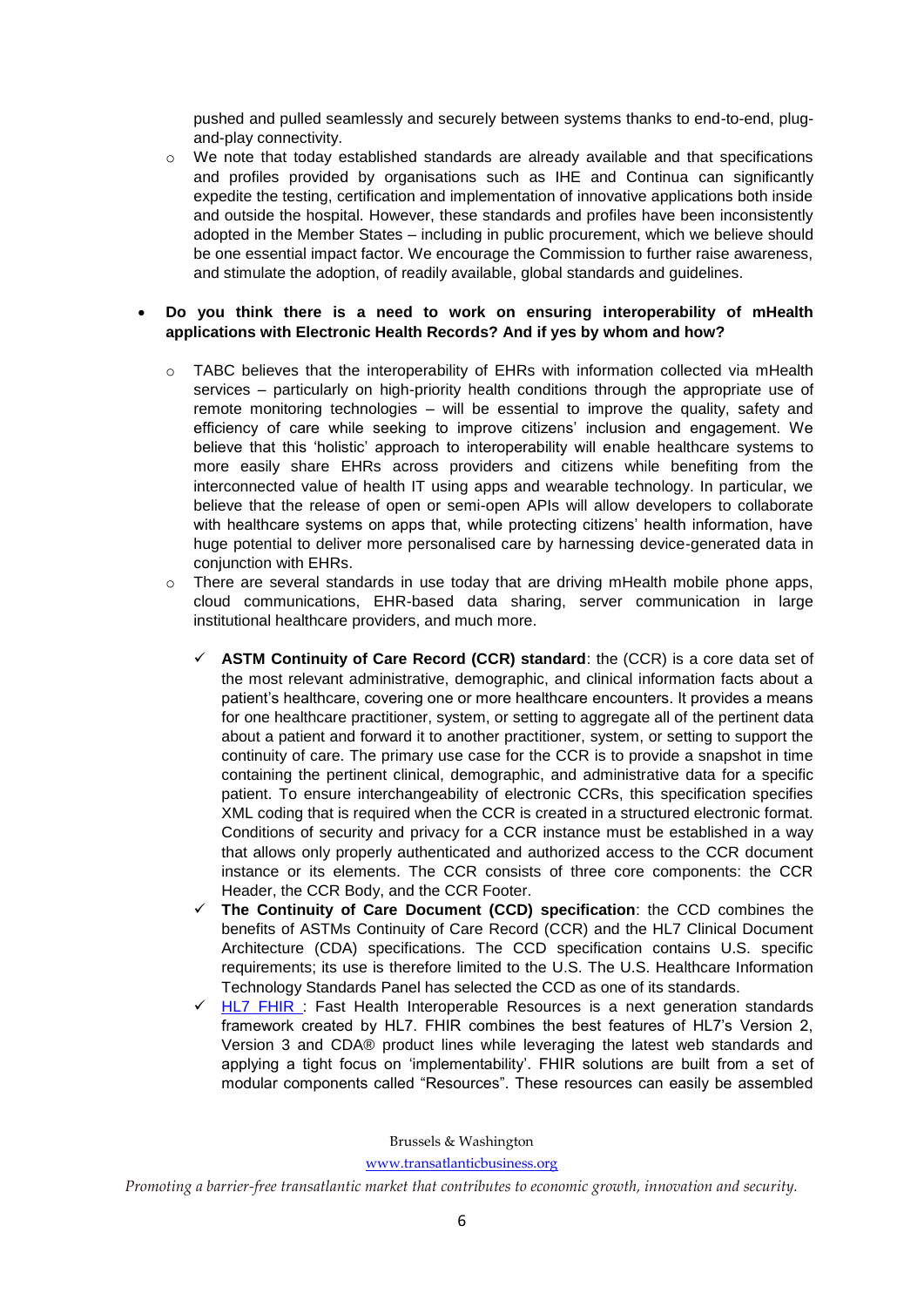into working systems that solve real world clinical and administrative problems at a fraction of the price of existing alternatives. FHIR is suitable for use in a wide variety of contexts.

- $\sqrt{$  [IHE PCC :](http://wiki.ihe.net/index.php?title=Patient_Care_Coordination) IHE Patient Care Coordination (PCC) domain was established in July 2005 to deal with integration issues that cross providers, patient problems or time. It deals with general clinical care aspects such as document exchange, order processing, and coordination with other specialty domains. PCC also addresses workflows that are common to multiple specialty areas and the integration needs of specialty areas that do not have a separate domain within IHE.
- **ISO/IEEE 11073 Personal Health Data (PHD)**: group of standards addressing the interoperability of personal health devices (PHDs) such as weighing scales, blood pressure monitors, blood glucose monitors and the like. The standards draw upon earlier IEEE11073 standards work, but differ from this earlier work due to an emphasis on devices for personal use (rather than hospital use) and a simpler communications model. Continua Health Alliance products make use of the ISO/IEEE 11073 Personal Health Data (PHD) Standards.

# **Which mHealth services are reimbursed in the EU Member States you operate in and to what extent?**

o First reimbursed mHealth app in Germany: [Caterna Vision Therapy](http://caterna.de/en/) is an app aimed at treating amblyopia, a common eye disease linked to strabismus, in children. The app has been certified as a therapeutic medical product in conformity with the Medical Devices Directive. It can only be prescribed by an ophthalmologist and as of 1 April 2014, it is reimbursed by one of the German national health insurance (Barmer Gek). This is a step in the right direction and we encourage more applications to have similar reimbursement across the EU.

### **What good practice do you know of that supports refund of mHealth services (e.g. payer- reimbursement model, fee-for-a service model, other)? Please give evidence.**

- $\circ$  TABC believes that cross-industry research for instance, into banking and insurance transactions – can provide insight into how healthcare payers and providers will use mHealth applications to create both revenue opportunities and cost savings. What is unique about mHealth with respect to both the clinical and financial areas of healthcare is that it affords opportunities to provide new business models as well as methods of assessing costs in this sector. Healthcare systems, including both public and private players, will therefore be positioned to increase mobile transactions, transition many of those transactions from traditionally higher-cost channels and include and engage more citizens. As the healthcare industry makes additional mobile transactions possible, the potential returns on investment for healthcare systems will increase as consumers shift to the faster, more convenient and less expensive mobile channel to make payments and access care in personalised ways.
- **What recommendations should be made to mHealth manufacturers and healthcare professionals to help them mitigate the risks posed by the use and prescription of mHealth solutions?**
	- $\circ$  A research project has studied the incorporation into clinical care of mHealth-generated patient data and documented the professional liability concerns voiced by healthcare professionals during the study and the steps they took to manage them. Most concerns involved healthcare professionals' fear that they could not keep up with the vast amounts of patient-generated data and could therefore potentially be unable to appropriately

Brussels & Washington

[www.transatlanticbusiness.org](http://www.transatlanticbusiness.org/)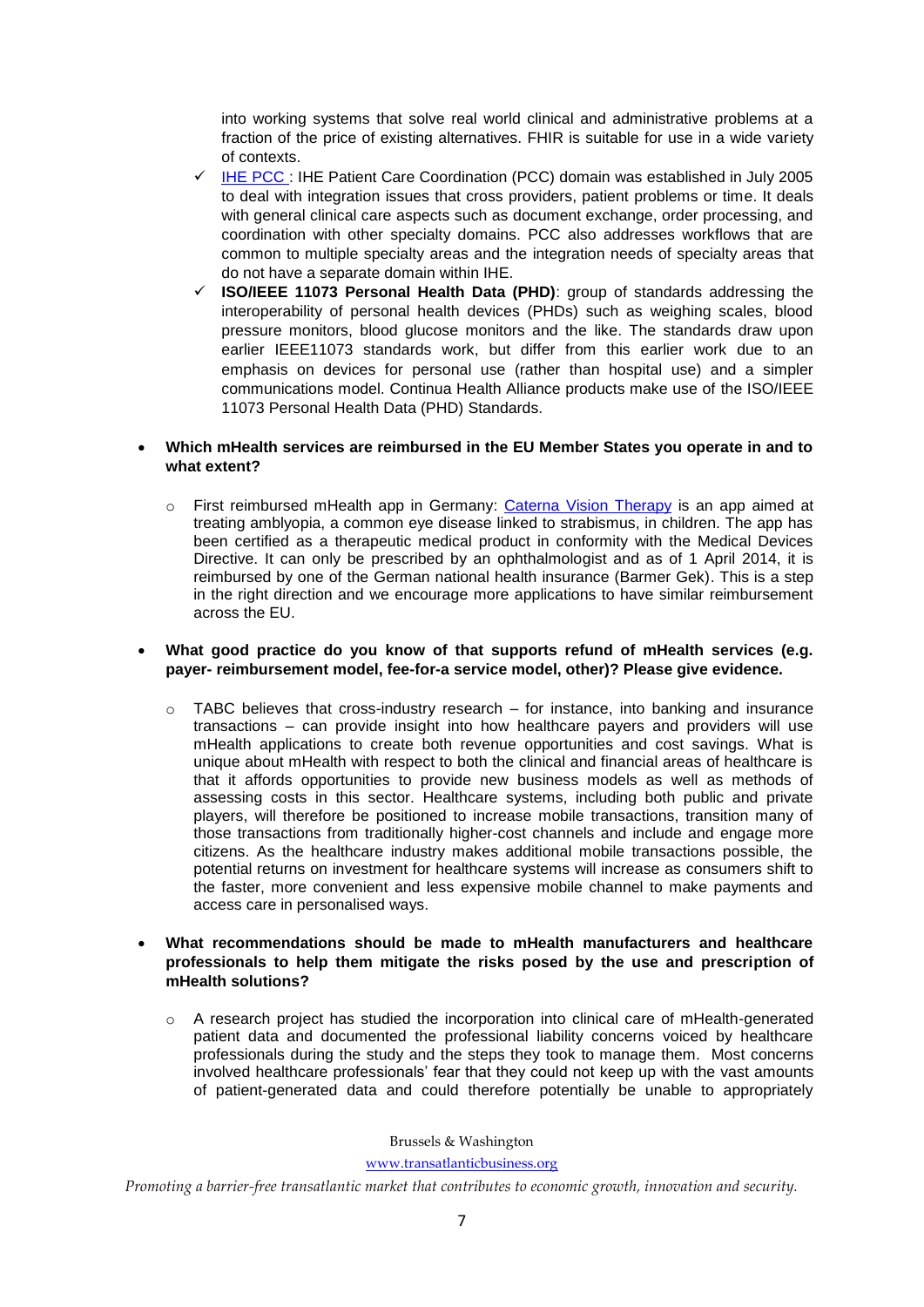respond to important clinical issues that may arise from such data. The project highlighted the following strategies for healthcare professionals:

- $\checkmark$  Work with patients
- $\checkmark$  Monitor incoming data and triage as necessary
- $\checkmark$  Put in place medical emergency protocols
- $\checkmark$  Use appropriate judgment in deciding when patient-generated health data

# **Could you provide specific topics for EU level research & innovation and deployment priorities for mHealth?**

 $\circ$  TABC believes that research and innovation has a key role to play in rethinking what a healthcare service should be and how it should be delivered in a user-centric approach, before considering technology. As seen in previous comments, we believe that most of the barriers to the large scale deployment of mHealth solutions stems from organisational rather than technical issues, ranging from an inconsistent adoption of existing standards and specifications to a lack of integration between mHealth services into daily operation.

### **How do you think satellite applications based on EU navigation systems (EGNOS and Galileo) can help the deployment of innovative mHealth solutions?**

o TABC believes accurate, real-time location technologies will play an important role in creating new and more user-centric healthcare services, improving efficiency and safety and streamlining care delivery both in and outside the hospital. To give one very simple example in the app domain, an asthma inhaler with a sensor that uploads information to a smartphone app with every dispensed puff could provide alerts to air-quality issues in the area, based on the user's current location. These innovative services can already rely on multiple data sources such as GPS, cell tower location, Wi-Fi and Bluetooth Smart to deliver increased accuracy, including indoors. We believe EGNOS and Galileo will provide a useful additional layer, in this context, once they are both fully operational.

# **Which issues should be tackled (as a priority) in the context of international cooperation to increase mHealth deployment and how?**

 $\circ$  TABC believes the Transatlantic eHealth/health IT Cooperation Roadmap can give Europe a useful incentive to advance on the path to achieving the necessary level of interoperability not just for the basic patient summary across the Atlantic but also as a basis for full-blown interoperable EHRs across the EU, so as to enable citizens' full secure access to their medical information and associated services on mobile devices.

# **Which good practice in other major markets (e.g. US and Asia) could be implemented in the EU to boost mHealth deployment?**

o TABC believes that incentives for healthcare providers to implement interoperable EHR systems, particularly when these incentives are linked to services available to the population on mobile platforms and apps, can be an important tool to stimulate mHealth uptake and the inclusion of mobile technology into reimbursement mechanisms. The meaningful use requirements under the Medicare and Medicaid EHR Incentive Programs in order to receive financial incentives for the 'meaningful use' of certified EHR technology could act as a model in this respect.

Brussels & Washington

[www.transatlanticbusiness.org](http://www.transatlanticbusiness.org/)